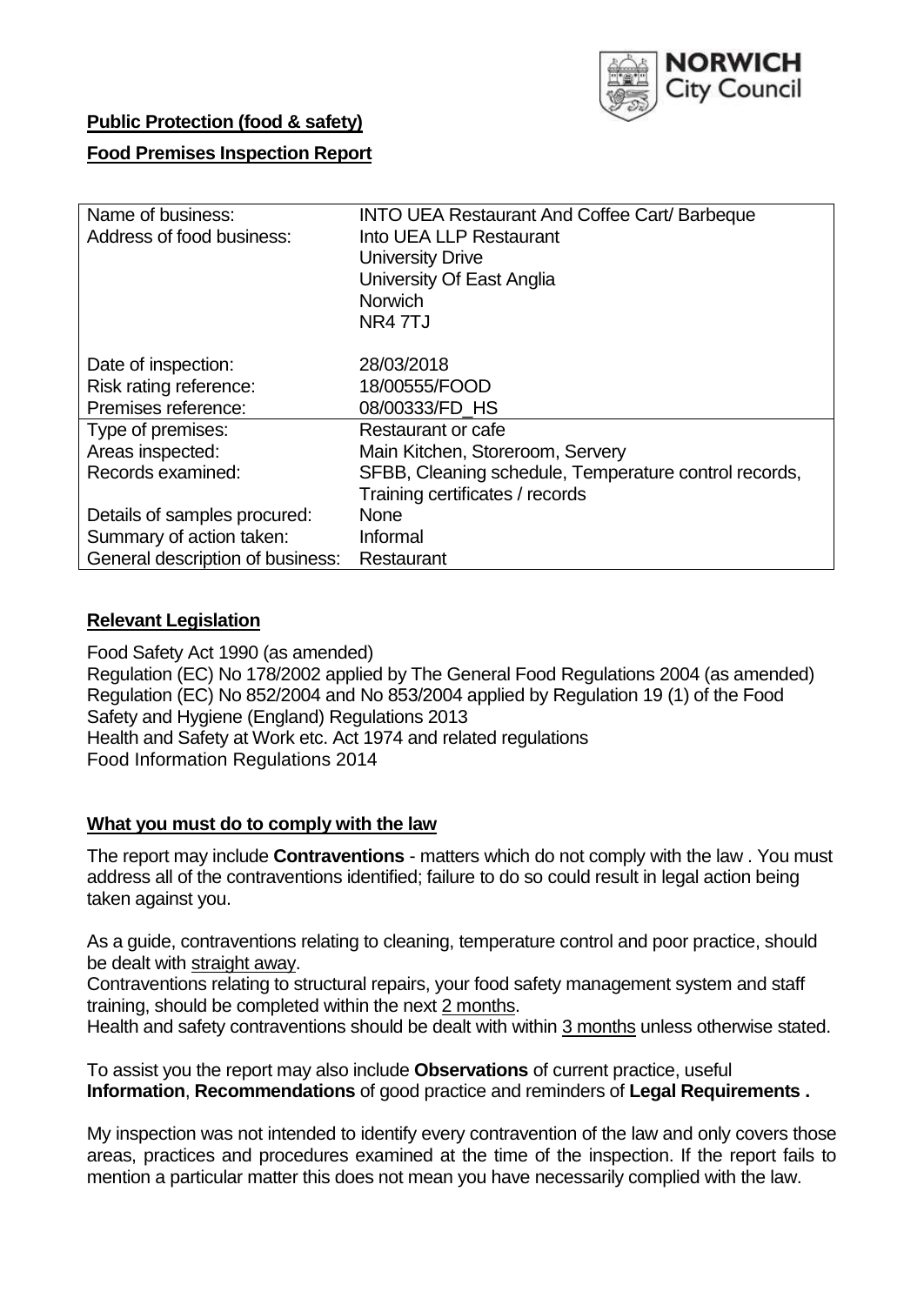# **FOOD SAFETY**

# **How we calculate your Food Hygiene Rating:**

The food safety section has been divided into the three areas which you are scored against for the hygiene rating: 1. food hygiene and safety procedures, 2. structural requirements and 3. confidence in management/control procedures. Each section begins with a summary of what was observed and the score you have been given. Details of how these scores combine to produce your overall food hygiene rating are shown in the table.

| <b>Compliance Area</b>                     |          |    |           | <b>You Score</b> |           |    |           |    |          |  |  |
|--------------------------------------------|----------|----|-----------|------------------|-----------|----|-----------|----|----------|--|--|
| Food Hygiene and Safety                    |          |    |           | $\overline{0}$   | 5         | 10 | 15        | 20 | 25       |  |  |
| <b>Structure and Cleaning</b>              |          |    |           | $\Omega$         | 5         | 10 | 15        | 20 | 25       |  |  |
| Confidence in management & control systems |          |    | $\Omega$  | 5                | 10        | 15 | 20        | 30 |          |  |  |
|                                            |          |    |           |                  |           |    |           |    |          |  |  |
| <b>Your Total score</b>                    | $0 - 15$ | 20 | $25 - 30$ |                  | $35 - 40$ |    | $45 - 50$ |    | > 50     |  |  |
| <b>Your Worst score</b>                    | 5        | 10 | 10        |                  | 15        |    | 20        |    |          |  |  |
|                                            |          |    |           |                  |           |    |           |    |          |  |  |
| <b>Your Rating is</b>                      | 5        | 4  |           | 3                | 2         |    |           |    | $\Omega$ |  |  |

Your Food Hygiene Rating is 5 - a very good standard

# **1. Food Hygiene and Safety**

Food hygiene standards are high. You demonstrated a very good standard of compliance with legal requirements. You have safe food handling practices and procedures and all the necessary control measures to prevent cross-contamination are in place. Some minor contraventions require your attention. **(Score 5)**

000006

#### Contamination risks

**Observation I** was pleased you could demonstrate effective E.coli 0157 control through the complete separation of raw and ready-to-eat food, the correct use of wash-hand basins and thorough handwashing, having dedicated equipment (including complex equipment) for raw and ready-to-eat foods, through 2-stage cleaning and the correct use of sanitisers, and by controling the risks posed by soily vegetables.

**Observation** I was pleased to see that contamination risk at the coffee cart were controlled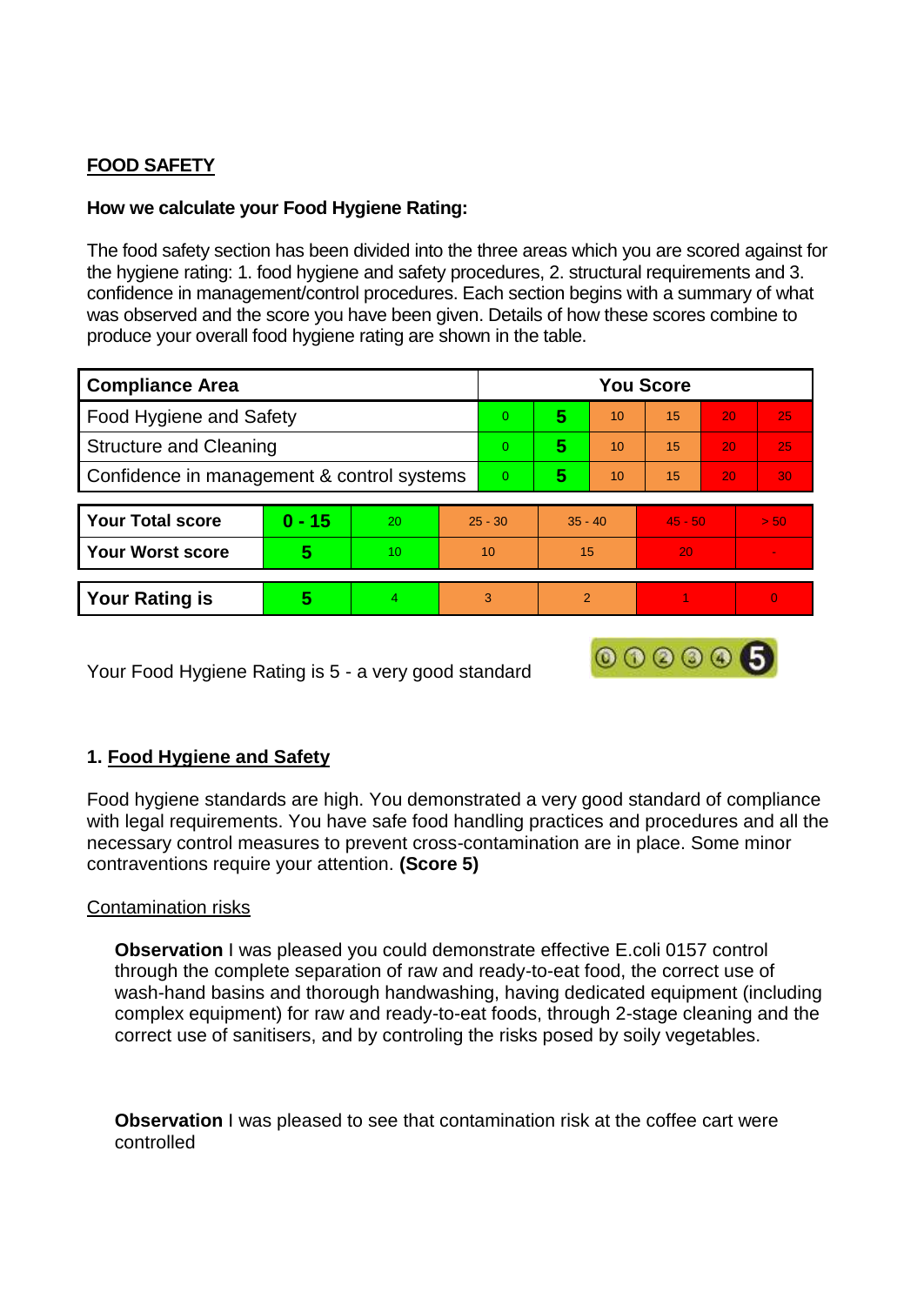## Hand-washing

**Observation** Hand washing was managed well and wash-hand basins were well stocked with hand cleaning material.

## Personal Hygiene

**Observation** I was pleased to see that standards of personal hygiene were high.

## Temperature Control

**Observation** I was pleased to see you were able to limit bacterial growth and/or survival by applying appropriate temperature controls at points critical to food safety and that you were diligently monitoring temperatures.

## Poor Practices

**Observation** The following matters represented poor practice and if allowed to continue may cause food to become contaminated or lead to its deterioration

- uncovered pastries were being displayed on the counter in the restaurant you informed me that a cake cover was on order
- there was no date on foods i.e cooked ham and beef of when taken out of the freezer to defrost in the salad fridge
- onions were being stored on the floor in the dry storeroom
- $\bullet$  open bag of sugar in the dry store

# **2. Structure and Cleaning**

The structure facilities and standard of cleaning and maintenance are all of a good standard and only minor repairs and/or improvements are required. Pest control and waste disposal provisions are adequate. The minor contraventions require your attention. **(Score 5)**

#### Cleaning of Structure

**Contravention** The following structural items were dirty and require more frequent and thorough cleaning:

- the shelf next to the hot cupboard in the coffee cart.
- the flooring next to the drinks fridge in the coffee cart
- the flooring underneath the salad fridge in the restaurant
- the ledge behind the food wash sink in the restaurant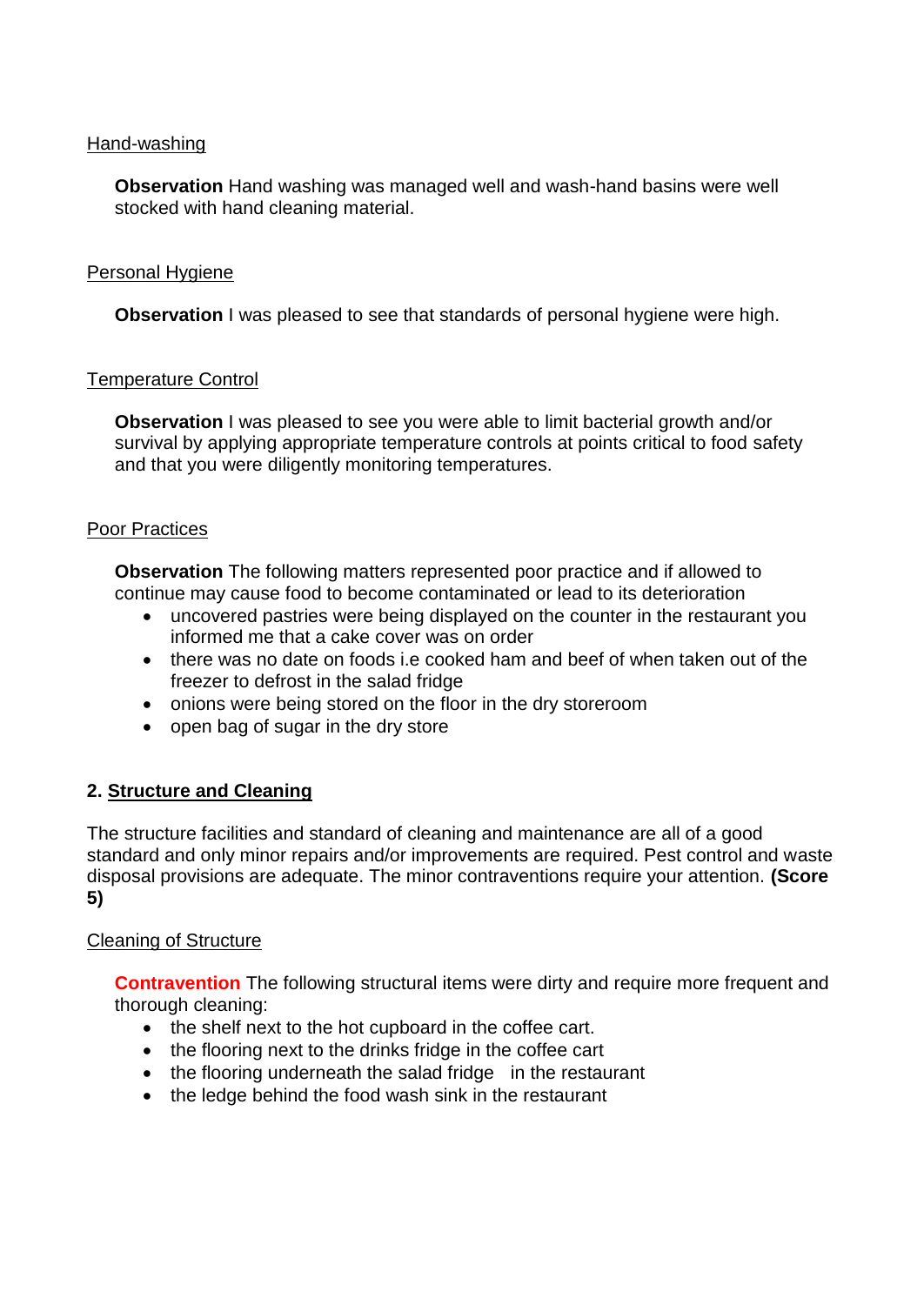# Cleaning of Equipment and Food Contact Surfaces

**Contravention** The following surfaces and equipment in contact with food were dirty and/or could not be cleaned and require cleaning or discarding:

- the lever to the pergal machine
- the lid to the container storing rice
- the seals to the dessert fridge
- the lids to the flour containers in the dry store
- the lids to the cereal containers in the dry store

# Cleaning Chemicals / Materials / Equipment and Methods

**Observation** I was pleased to see that the premises was kept clean and that your cleaning materials, methods and equipment were able to minimise the spread of harmful bacteria between surfaces.

**Guidance** Taps can be a source of contamination so use a paper towel to turn off the tap after washing and drying your hands.

## **Maintenance**

**Contravention** The following items had not been suitably maintained and must be repaired or replaced:

- split seals to the salad fridge
- split seals to the True fridge however you informed me that this had been reported to maintenance and it had been recorded
- chipped crockery (See photo below)

# Facilities and Structural provision

**Observation** I was pleased to see the premises had been well maintained and that adequate facilities had been provided.

# **3. Confidence in Management**

A food safety management system is in place and you demonstrate a very good standard of compliance with the law. Food hazards are understood properly controlled managed and reviewed. Your records are appropriate and generally maintained. Your staff are suitably supervised and trained. You have a good track record. There are some minor contraventions which require your attention. **(Score 5)**